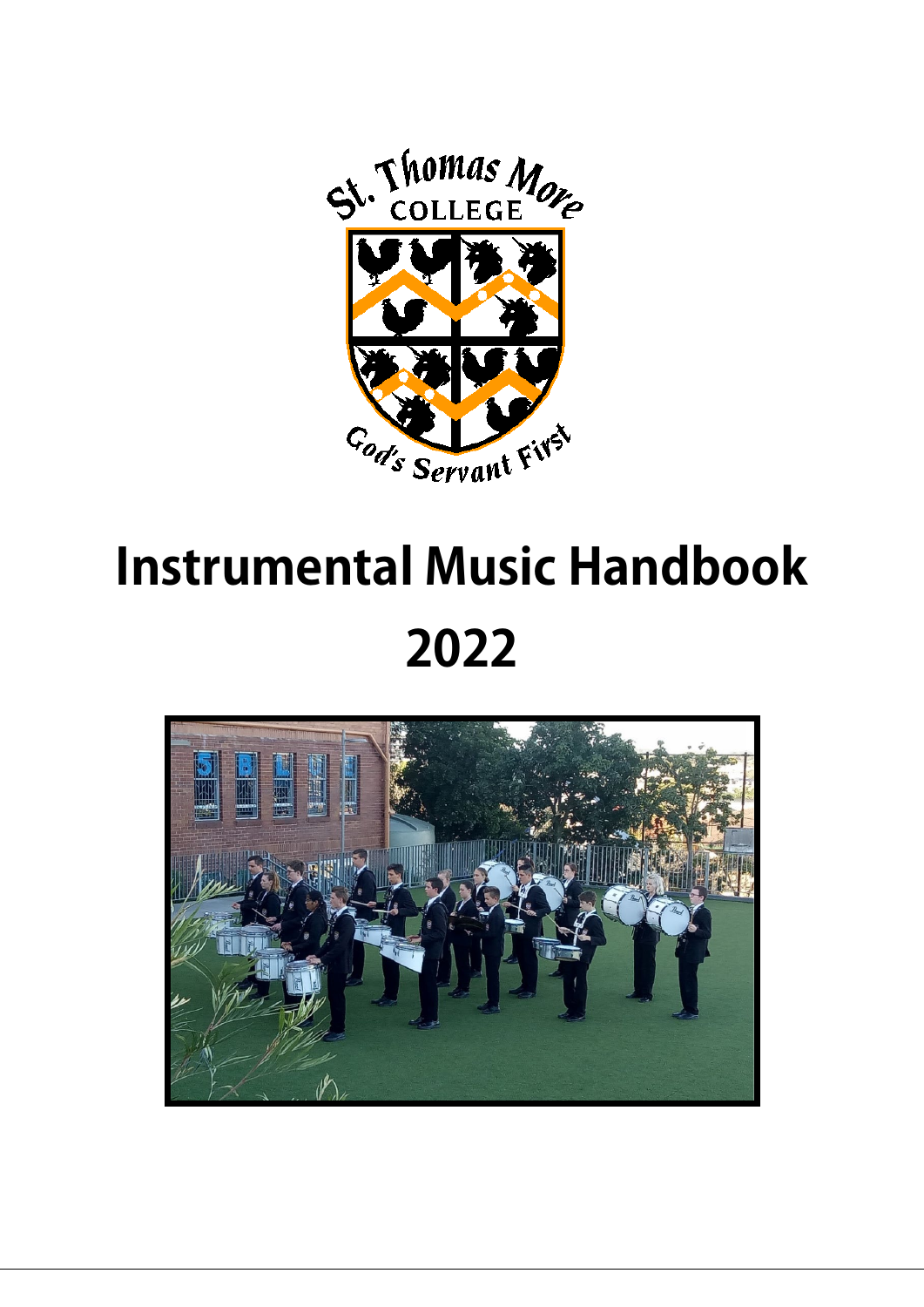## Table of Contents

| Aims                                                 | $\overline{2}$ |
|------------------------------------------------------|----------------|
| Goals                                                | $\overline{2}$ |
| Progress Reports                                     | $\overline{2}$ |
| Instrumental Music Tuition                           | 3              |
| Lesson Timetables                                    | 3              |
| Absenteeism                                          | 3              |
| Fees                                                 | 3              |
| Loan Instruments                                     | 4              |
| Storage                                              | 4              |
| <b>Termination of Lessons</b>                        | 4              |
| Performance Ensembles                                | 5              |
| Instrumental Music Scholarship Program               | 6              |
| Communication                                        | $\overline{7}$ |
| Request for Music Tuition & Agreement                | $8 - 9$        |
| Instrument Hire Agreement                            | $10 - 11$      |
| Instrumental Music Scholarship Audition Registration | $12 - 13$      |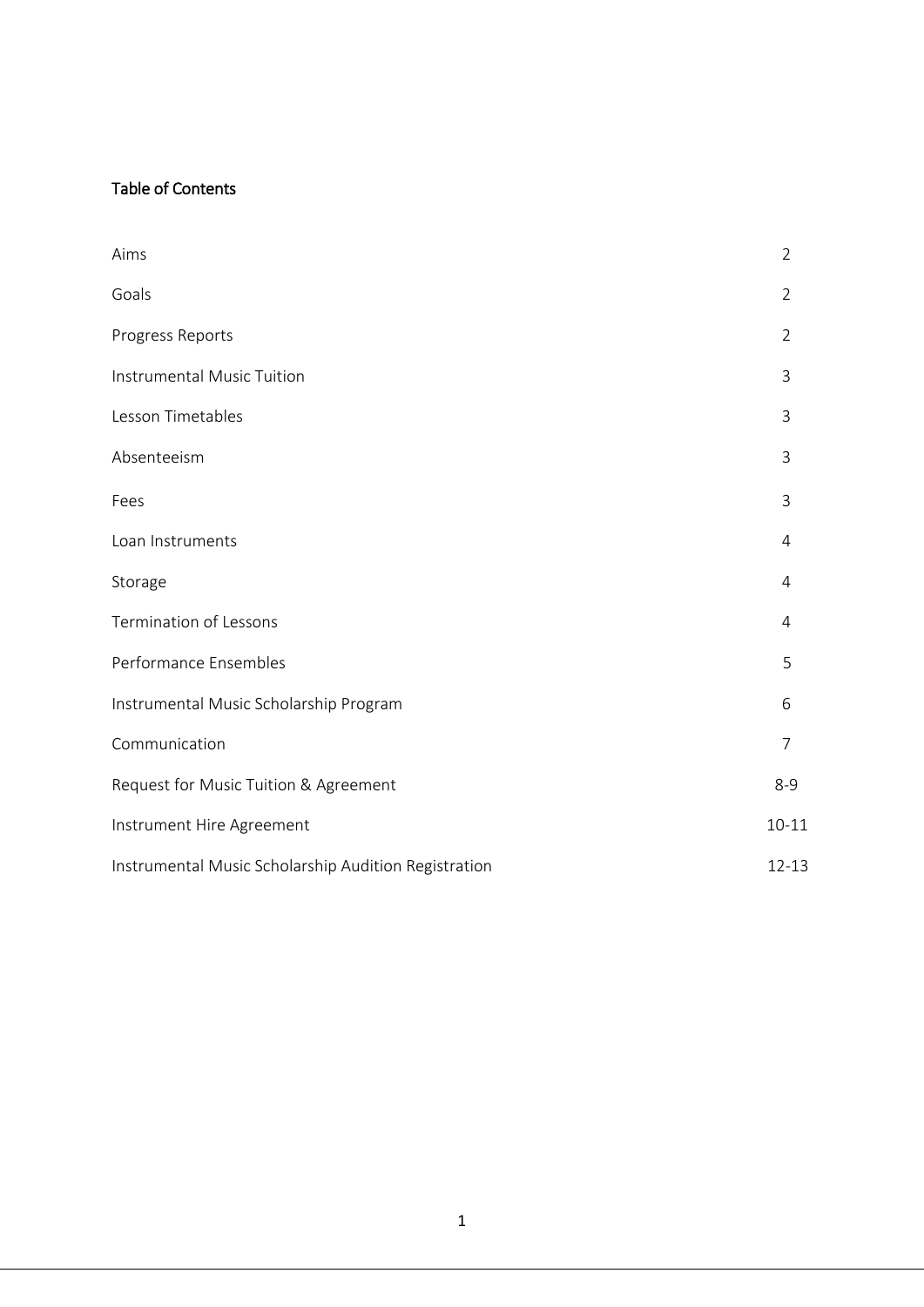## AIMS

The St Thomas More College Instrumental Music Program promotes process-based education in an educational and safe environment. It provides the opportunity for students to develop learning skills, self-esteem and a lifelong involvement in music. The Instrumental Music Program will develop in students the ability to work effectively through such traits as persistence, co-operation, teamwork, responsibility and a positive work ethic that will promote scholarship in other areas of education. Opportunities will be given to students for self-expression and self-discovery in music, fostering a respect for and appreciation of cultural developments, and an awareness of its aesthetic values.

*Music enhances the process of learning. The systems it nourishes, which include our integrated sensory, attention, cognitive, emotional and motor capacities, are shown to be the driving forces behind all other learning.*

*- From Empathy, Arts and Social Studies, 2000; Konrad, R.R.*

The aims of the Instrumental Music Program are:

- 1. To provide an opportunity for the musical development of students through instrumental instruction on a private or small group basis.
- 2. To provide ensemble experience for students which will enable them to develop ensemble performance skills as an integral part of their music education.
- 3. To encourage solo and chamber performances by students in order to develop confidence and independence in performing.
- 4. To develop a sense of artistry, expression and aesthetic sensitivity through music.
- 5. To support and compliment the whole school music program.

## GOALS

The goals of the Instrumental Music Program are:

- 1. To offer students the opportunity to explore and develop their musical abilities through playing an instrument and participating in ensembles.
- 2. To enhance the students' enjoyment of music by enabling them to respond with deeper understanding and sensitivity gained through a knowledge of melodic and rhythmic properties.
- 3. To involve students by catering to their individual musical ability and needs.
- 4. To motivate students to explore and recognise a variety of musical literature.
- 5. To discover the value of music as a mode of expression while at school, in preparation for a lifetime leisure activity or vocation.

#### PROGRESS REPORTS

A progress report for each student will be provided at the conclusion of each semester. The report will include performance musicality, technique, knowledge and understanding, behaviour and attendance as assessed by the instrumental tutor over the course of the semester. If students are working towards external assessments through AMEB or Trinity College, progress and results of these examinations will be the basis for students' reports.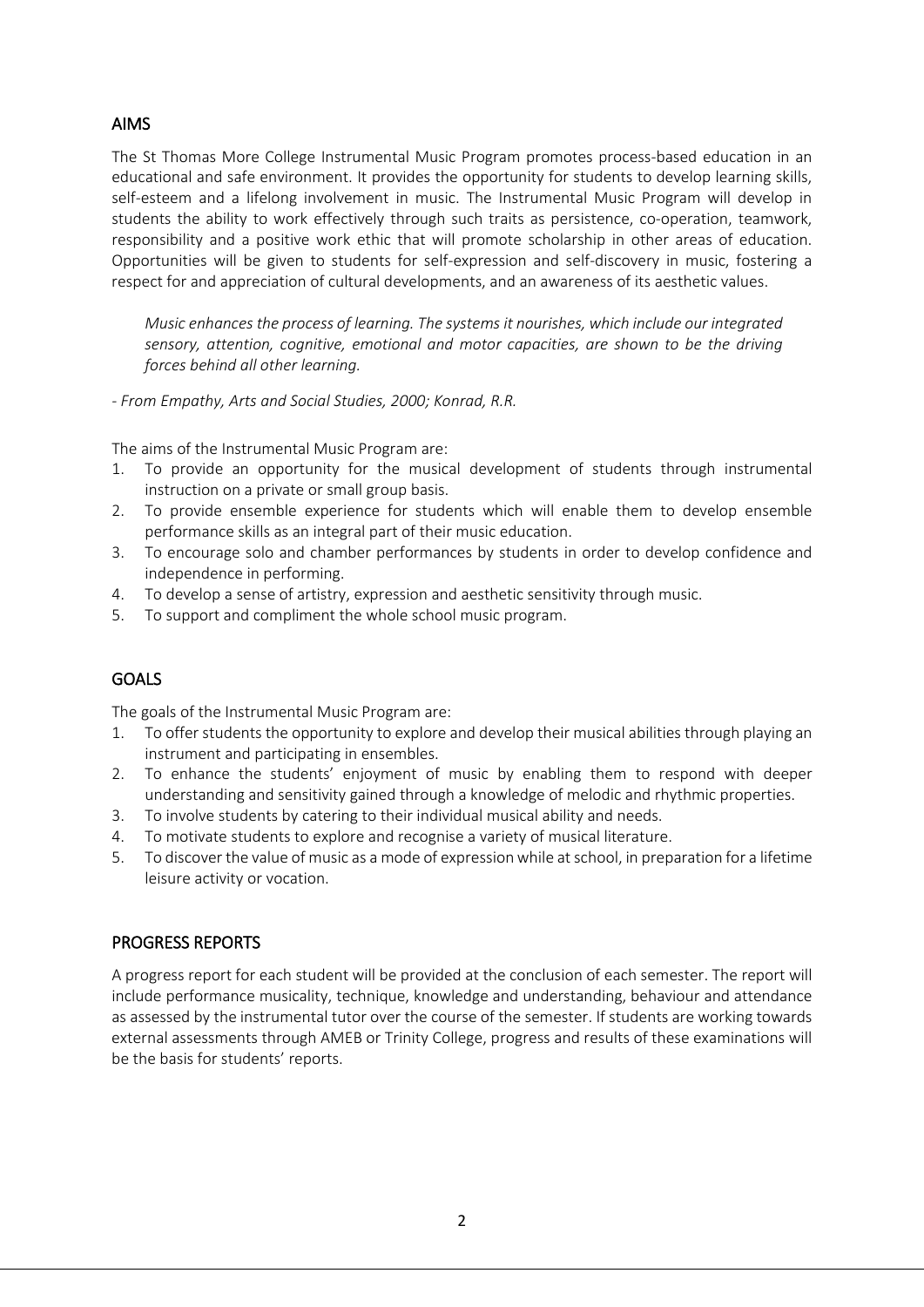## INSTRUMENTAL MUSIC TUITION

#### Lesson Timetables

- 1. Lessons are organised on a term basis, with the provision of a minimum of thirty-two lessons per year. The individual Music Tutor will arrange lesson times. Timetables will be issued to each student at the beginning of each Term, emailed to parents and students, placed on the Teams Calendar and in Teams Files and lesson times will be stamped in Student Diaries each week.
- 2. It is the responsibility of the student to check their lesson times. Tutors will stamp lesson times into the student's diary for the coming week and will sign their current lesson time, to indicate attendance/absence. This record is also used by classroom teachers to verify lesson schedules and student attendance. Parents are asked to monitor the Student Diary and check their own emails for attendance and lesson time alerts.
- 3. Although every attempt is made to keep lesson times the same day from week to week, lesson times often change due to excursions, camps, public holidays and other College activities. Generally, lesson times will be on a rotational structure to ensure the same academic lessons are not continually missed.
- 4. Lesson timetables are negotiated at the onset of each term. If students have a clash with their lesson time, they are encouraged to negotiate a more suitable time with their Music Tutor as early as possible.

#### Absenteeism

It is expected that Instrumental Tutors will be advised of a pending absence.

In the case of illness, the most appropriate way to indicate your child's absence at a music lesson, is to email the tutor directly and to cc into this email, the IM Leader. Contact needs to be made by 7 AM at the latest so that the tutor is able reschedule a make-up lesson.

Lessons missed by students without prior notice or an adequate excuse will not be rescheduled, with the cost of the lesson forfeited. 24-hour notification is expected or at the latest, 7am (on the day) in the event of illness.

Where a student misses a lesson as a result of a College event (e.g. an excursion or an exam), notice by the student needs to be given to the tutor in advance and the Music Department will reschedule the lesson.

#### Fees

Fees are determined in accordance with the Music Teacher's Association of Queensland guidelines and are reviewed annually. The College will charge music lesson fees on College Academic Fee statements at the beginning of each Term.

| <b>Music</b>                        |                   | New rate |    | Year     | Per Term |
|-------------------------------------|-------------------|----------|----|----------|----------|
| <b>Individual Lessons</b>           | 30 <sub>min</sub> | 37.50    |    | 1,200.00 | 300.00   |
| <b>Individual Lessons</b>           | 60 min            | 75.00    |    | 2,400.00 | 600.00   |
| Group lessons                       | Group             | 25.00    |    | 800.00   | 200.00   |
| \$50 for all Ensembles per semester |                   |          |    |          |          |
| Full scholarship                    |                   |          | \$ | 600.00   | 150.00   |
| Half scholarship                    |                   |          | Ś. | 300.00   | 75.00    |

Once students have reached Grade 3 AMEB or Trinity College level of achievement, they are recommended to have individual lessons. It is HIGHLY RECOMMENDED for students in 5th Grade or above to have hour-long lessons to achieve the requirements and standards for these advanced levels.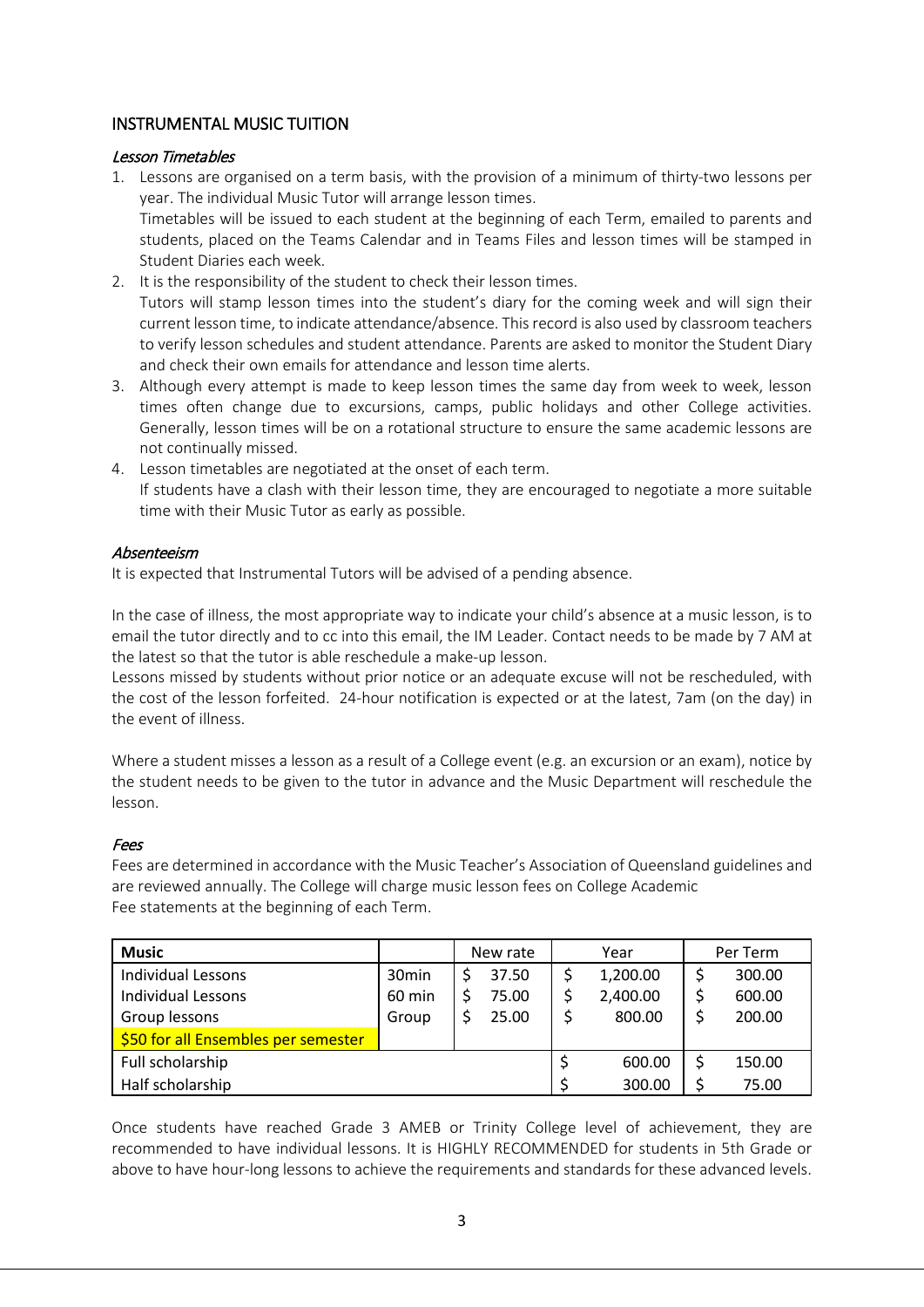Students preparing for examinations or other solo performances will also be required to pay fees for the examination with the use of an accompanist (to be organised privately).

An Ensemble fee of \$50 will be charged to students at the College who participate in any of the College ensembles. This is a one-off semester fee included in Term 2 and Term 3 account fees. The fee covers all ensembles and assists with the cost of photocopying, entries to competitions and festivals, bus hire, director fees, arrangements, score purchases, etc.

#### Loan Instruments

St Thomas More College offers hire instruments with first preference given to Years 7 and 8 Music Students. Hire fees for 2022 are stated on the Loan Agreement Form.

- 1. Hire fees are charged to College accounts or when hiring commences.
- 2. If a student discontinues lessons or changes instruments, the original instrument must be returned to the Instrumental Music Leader immediately and signed off in the STMC hire database, located in the College Library.
	- The Music Department will not cancel or alter the hiring arrangement unless this procedure has been followed.
	- If an instrument is returned during the academic year, a proportional hire refund will be credited to the College account.
		- Instruments must be cleaned before they are returned.
- 3. Maintenance students and parents are reminded that they are responsible for the safekeeping of instruments during the hire period.
	- If an instrument is lost or damaged, please inform a member of staff promptly so that the appropriate action can be taken.
	- Music and books should not be rolled up or jammed into instrument cases  $-$  this can damage music and instruments.
- 4. Instrumental Tutors have been asked to check the condition and cleanliness of instruments each week. Urgent repairs are done during the term, otherwise, general maintenance will take place during the last week of each term.
	- Students are expected to clean their instruments regularly, seeking the assistance of instrumental staff in this matter.
	- All students must take their instruments home over the holidays and are asked to take particular care when transporting instruments.
- 5. The College covers the cost of general maintenance of College instruments; however, parents will be expected to pay for excessive damage and/or neglect, or replacement if the instrument is lost. College instruments in need of repair are to be reported immediately to the IM Leader or to a member of Instrumental staff. Parents and students are requested not to undertake their own repairs or make their own arrangements for the repair of instruments.

#### **Storage**

All instruments, when not in use, should be stored in the Music Storeroom, PC 8 or the Music Tutor Rooms. All instruments and instrument cases are to be clearly labelled with the student's name and year level.

\*The College will not be held liable for lost or stolen instruments.

#### \*\*Termination of Lessons

On commencing lessons, students are required to complete a minimum of one term's study. Should parents decide to withdraw their child at the end of a term from instrumental lessons, it is necessary that such notice of withdrawal be forwarded in writing to the Instrumental Music Leader at the end of that term and not at the start of the following term. Withdrawal from tuition during term time is not permitted except in extra-ordinary circumstances. Notice of withdrawal by the student will not be accepted.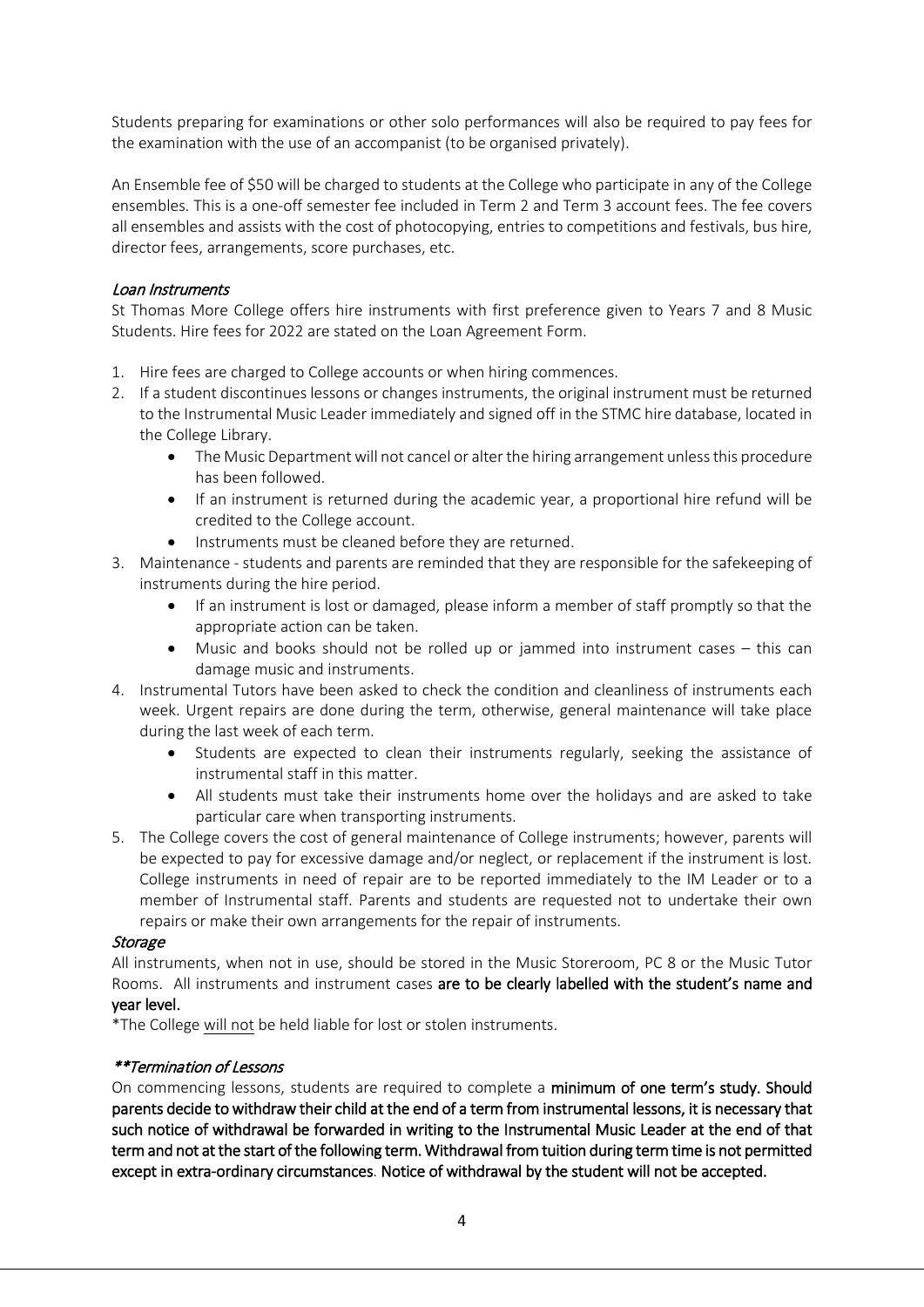Where notification of withdrawal has not been received by the parent by the end of a term, payment will be required in full for the following term, even if the student does not wish to take the lessons or does not attend lessons. This allows the College to meet its obligations with part-time instrumental staff.

## PERFORMANCE ENSEMBLES

#### Expectations of Ensemble Members

As a member of the St Thomas More College Instrumental Ensemble Program, students are required to adhere to the following terms and conditions:

- 1. Some ensembles require auditions. This enables tutors to place students in ensembles suitable to skills and stage of development. In some cases, it may be recommended that students are placed in developmental ensembles to work on technique, music reading and confidence.
- 2. Attend all designated performances and rehearsals. Where attendance is not possible, notification is required to the appropriate Ensemble Director before rehearsal.
- 3. Failure to attend three rehearsals within one term, without prior notification, will result in a meeting with the Leader of Instrumental Music to discuss continuation within the ensemble.
- 4. It is expected that all students participate to their full potential during the rehearsal. Full concentration on both the music and the Ensemble Director is expected.
- 5. Students will be required to practise the music given, in preparation for fluent ensemble rehearsals and to bring all accessories (including music and a pencil).
- 6. Students must ensure they are seated and ready to start at the designated rehearsal time.
- 7. Students should arrive 10 minutes before the rehearsal commences so they can warm up and prepare for the rehearsal.
- 8. Co-operation is expected in the setting up and packing down at rehearsals and performances.
- 9. The student is expected to take care of all sheet music handed out throughout the year. An ensemble folder is recommended.

#### **Performances**

Performance dates are posted to the STMC Calendar.

As much forward notice is given, for students to attend and partake in special events such as,

school fetes, concerts, festivals, photoshoots etc.

Any College commitment must take priority over a commitment with an outside group.

In the event that a student is not able to attend a performance, notification by the parent to the Instrumental Program Leader is compulsory (at least one week before the event). It is an expectation that parents notify the Program Leader of impending absence and not the child.

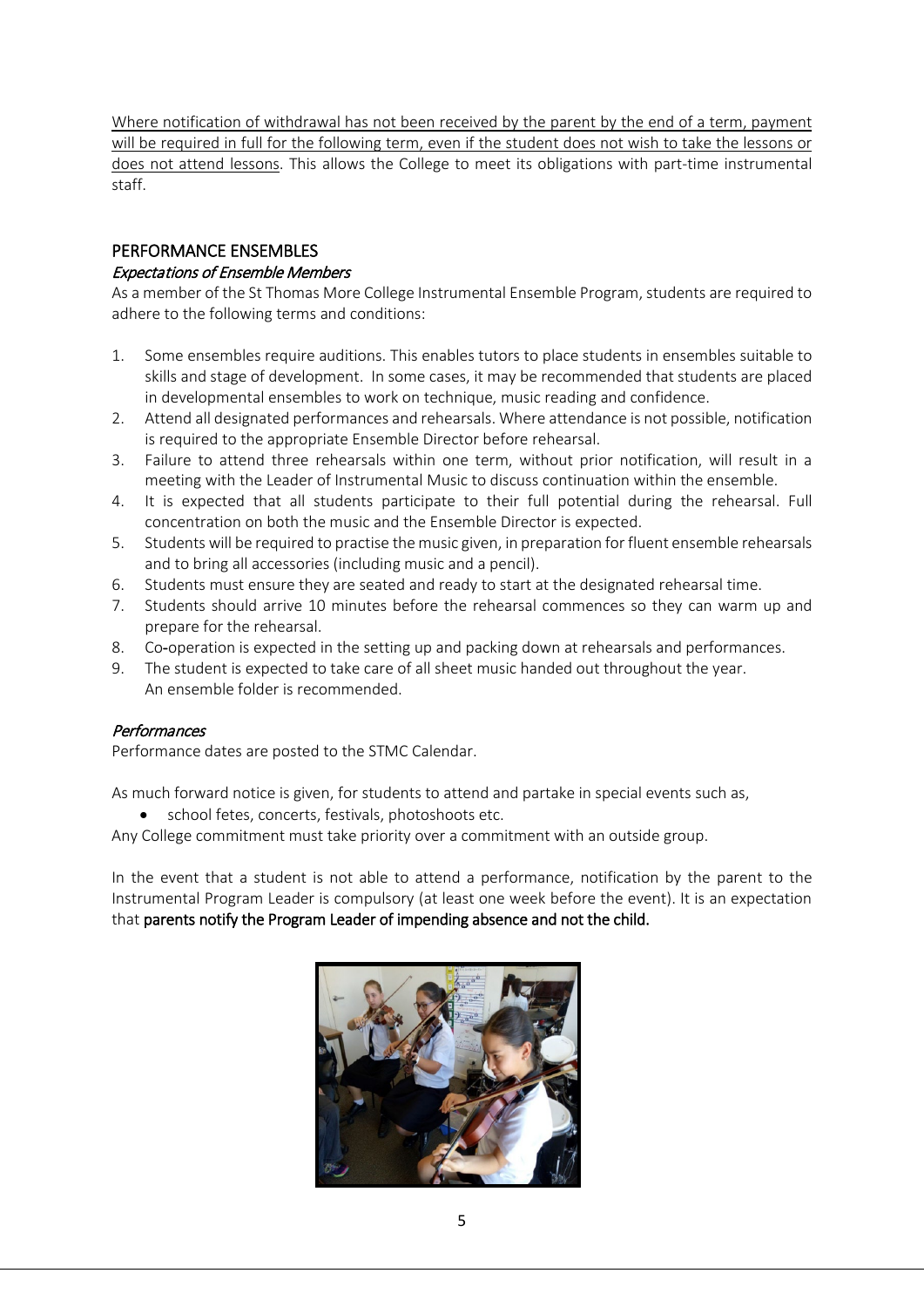#### INSTRUMENTAL MUSIC SCHOLARSHIP PROGRAM

In 2008, St Thomas More College began a bold initiative to strengthen student learning and to engage more students in the Arts program, with the introduction of Instrumental and Performance Music Scholarships.

In order to support the talent of our student body, the College introduced a Scholarship program for students interested in Performance Music.

In 2022, St Thomas More College will be offering:

- 8 x full scholarships
- 8 x half scholarships

to current students who successfully fulfil the audition process and criteria.

#### In addition, the College will offer in Semester 2:

• 6 x half scholarships to incoming Year 7 students who have enrolled in both individual tuition and the Ensemble Program. Applying students will be required to demonstrate commitment to the Instrumental Program.

In order to assess the applicants equitably and impartially, all students, including those holding Scholarships for 2021, those continuing with tuition who believe they fulfil the criteria, and those new to the program, should all apply for these scholarships by the stated date to be considered for 2022.

*\*Current and NEW students, (in Years 8-12), are required to fill in the scholarship application form located on* p.12 - 13 *of this booklet and return to Student Reception by* Monday, 1st November 2021.

*\*Incoming Year 7 2022 student applications will be due Week 8, Term 2, 2022 with auditions to follow in Week 10.*

To be awarded a scholarship, students must:

- have been learning their chosen instrument for a minimum of two years (negotiable for yr 7 students)
- currently be/become involved in STMC Ensembles suited to their instrument selection. Students can be involved in a number of bands/ensembles, but it is a mandatory requirement that they are in the ensemble for the instrument for which they receive the full or half scholarship. For example, if a student receives a voice scholarship, they are welcome to be involved in Rock Bands, etc., but they must be part of the Contemporary Choir as a mandatory requirement.
- demonstrate regular homework practice
- attend weekly lessons
- represent the College through all expected performances including College events such as College Masses and Liturgies, ANZAC Day, the College Musical and concerts, as well as outside festivals and event.
- select Classroom Music for at least one semester.

Scholarships are only available for students pursuing the College Individual lesson options. If the student successfully auditions for scholarship, it will cover:

- for half scholarship (1 term) \$300
- for full scholarship  $(2 \text{ terms})$  \$600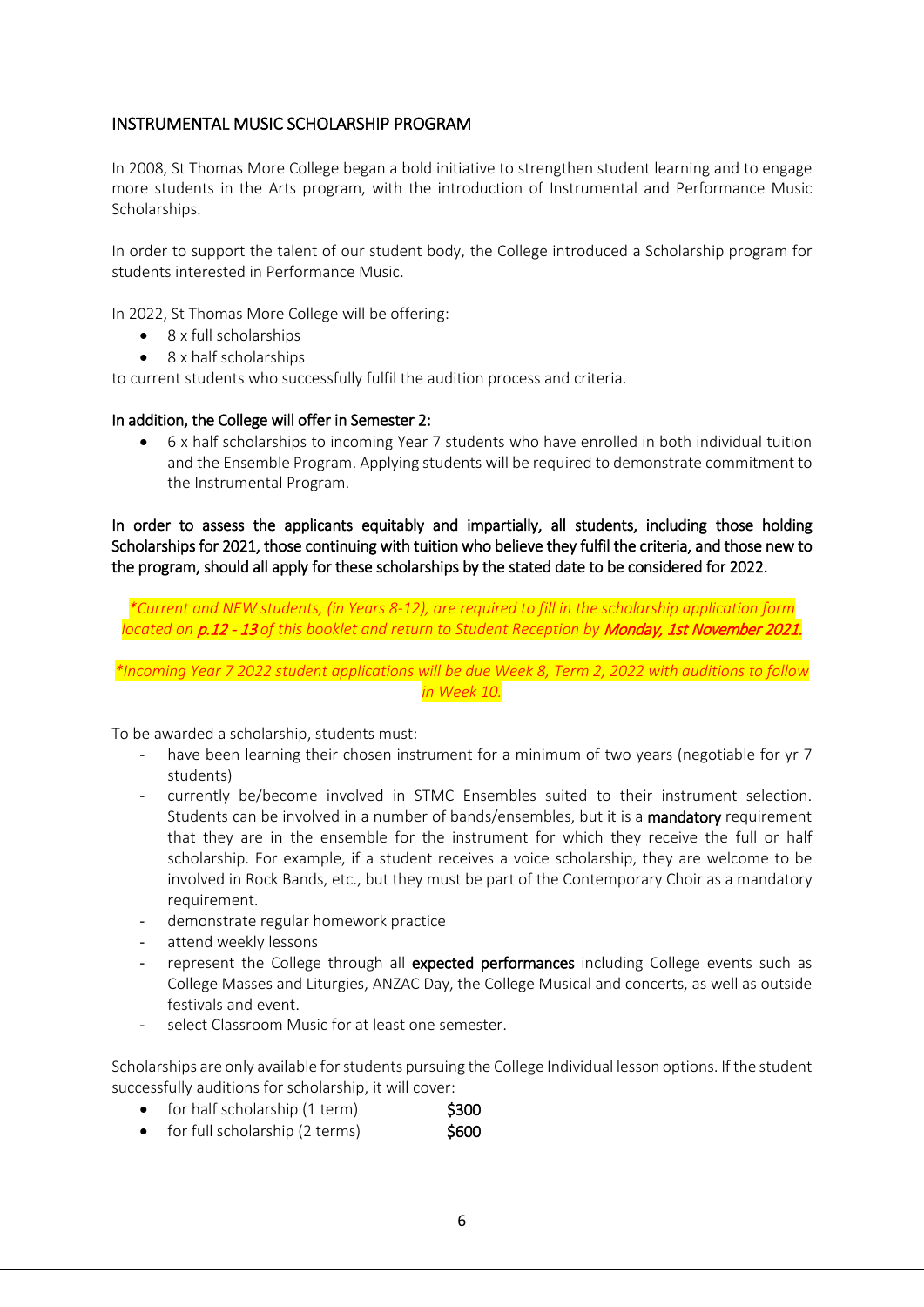Scholarships are based on 30-minute Individual Lesson Costs. The remittance will be paid across four terms. Scholarships are not available for group lessons. If lessons are suspended after the term of deduction, the scholarship will be revoked, and lessons charged.

#### **COMMUNICATION**

֡֬

St Thomas More College aims to include its parent body in every facet of the Instrumental Program. It is essential that teachers and parents alike support and encourage students in their performances and practising of their musical instruments. Letters and email notification from STMC will provide information and communicate events, student progress and additional information. It is recognised that parental support is essential to the successful running of the Instrumental Program. STMC endeavours to maintain meaningful and regular contact with parents in order to ensure that the needs of our students and their families are met. It is therefore, paramount that parents/guardians regularly check emails.

# CONTACT FOR 2022

**MIDDLE LEADER - MUSIC**

Ms Catherine Doversand

St Thomas More College

Cnr Troughton Road & Turton Street, Sunnybank Qld 4109

PO Box 140 Sunnybank Qld 4109

**Phone**: (07) 3323 4600 - **Fax**: (07) 3344 3598 - **Email**: cdoversand@stmc.qld.edu.au

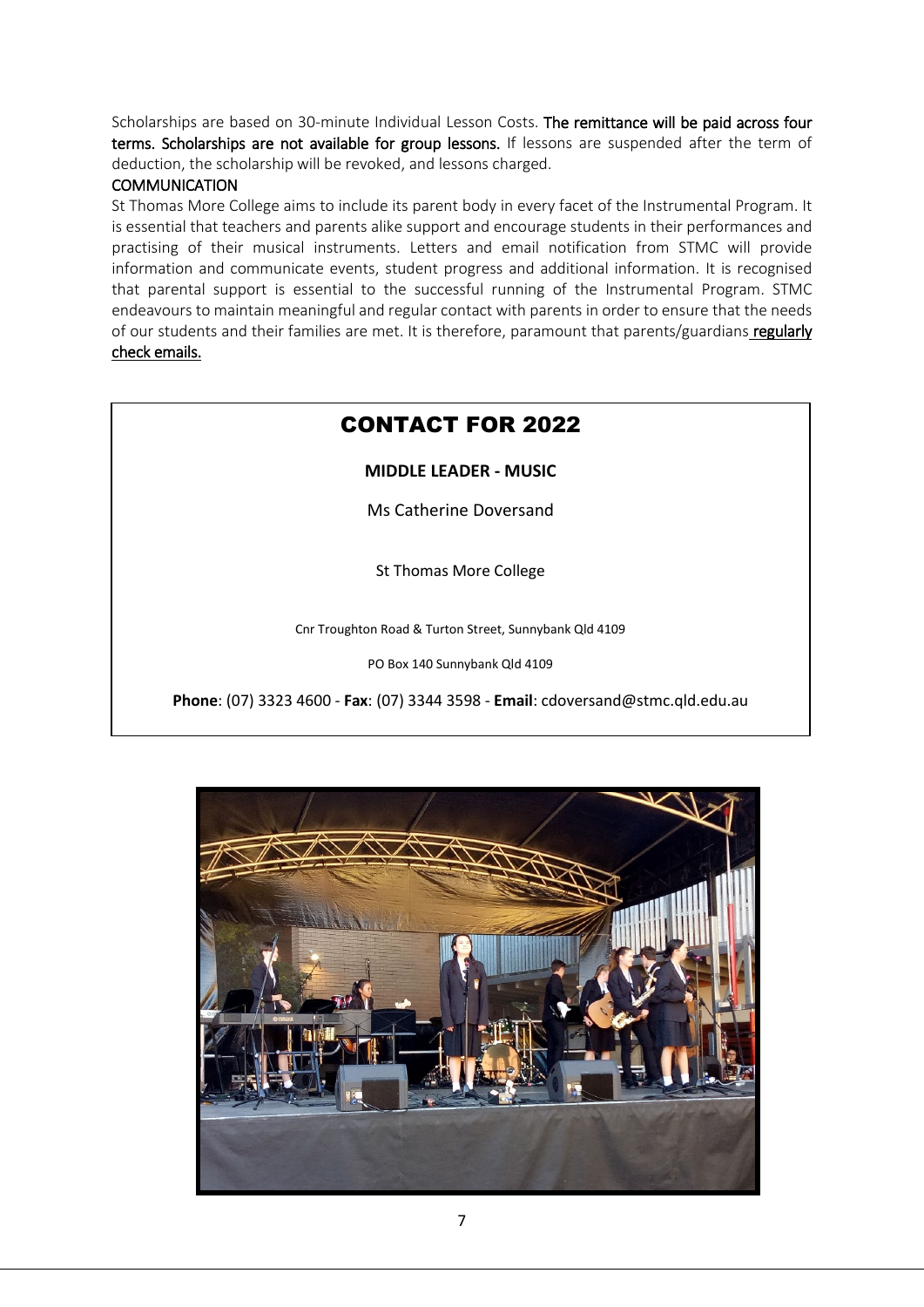

## REQUEST FOR MUSIC TUITION

For Year 7 & new students (in Years 8-12), please complete & return this form by Monday, 1st NOVEMBER 2021. For current students, if your son/daughter is a continuing instrumental music student, should we not hear from you, tuition enrolment will continue for 2022.

| <b>Student Particulars</b>                                                                                                                                                                                                                                                                                                                                                      |                         |                                                                                                                                                                                                                                                                                                                                                                                          |
|---------------------------------------------------------------------------------------------------------------------------------------------------------------------------------------------------------------------------------------------------------------------------------------------------------------------------------------------------------------------------------|-------------------------|------------------------------------------------------------------------------------------------------------------------------------------------------------------------------------------------------------------------------------------------------------------------------------------------------------------------------------------------------------------------------------------|
|                                                                                                                                                                                                                                                                                                                                                                                 |                         |                                                                                                                                                                                                                                                                                                                                                                                          |
|                                                                                                                                                                                                                                                                                                                                                                                 |                         |                                                                                                                                                                                                                                                                                                                                                                                          |
|                                                                                                                                                                                                                                                                                                                                                                                 |                         |                                                                                                                                                                                                                                                                                                                                                                                          |
| Parent/s or Guardian/s                                                                                                                                                                                                                                                                                                                                                          |                         | $\begin{tabular}{ c c c c } \hline 2 & \hspace{2.5cm} & \hspace{2.5cm} & \hspace{2.5cm} & \hspace{2.5cm} & \hspace{2.5cm} & \hspace{2.5cm} & \hspace{2.5cm} & \hspace{2.5cm} & \hspace{2.5cm} & \hspace{2.5cm} & \hspace{2.5cm} & \hspace{2.5cm} & \hspace{2.5cm} & \hspace{2.5cm} & \hspace{2.5cm} & \hspace{2.5cm} & \hspace{2.5cm} & \hspace{2.5cm} & \hspace{2.5cm} & \hspace{2.5cm$ |
| Telephone: H) ____________________________                                                                                                                                                                                                                                                                                                                                      |                         | Telephone: (H) _________________________                                                                                                                                                                                                                                                                                                                                                 |
| $\left(\mathsf{W}\right) \begin{picture}(10,10) \put(0,0){\dashbox{0.5}(10,0){ }} \put(15,0){\dashbox{0.5}(10,0){ }} \put(15,0){\dashbox{0.5}(10,0){ }} \put(15,0){\dashbox{0.5}(10,0){ }} \put(15,0){\dashbox{0.5}(10,0){ }} \put(15,0){\dashbox{0.5}(10,0){ }} \put(15,0){\dashbox{0.5}(10,0){ }} \put(15,0){\dashbox{0.5}(10,0){ }} \put(15,0){\dashbox{0.5}(10,0){ }} \put$ |                         | $\left(\mathsf{W}\right) \begin{picture}(10,10) \put(0,0){\dashbox{0.5}(10,0){ }} \put(15,0){\dashbox{0.5}(10,0){ }} \put(15,0){\dashbox{0.5}(10,0){ }} \put(15,0){\dashbox{0.5}(10,0){ }} \put(15,0){\dashbox{0.5}(10,0){ }} \put(15,0){\dashbox{0.5}(10,0){ }} \put(15,0){\dashbox{0.5}(10,0){ }} \put(15,0){\dashbox{0.5}(10,0){ }} \put(15,0){\dashbox{0.5}(10,0){ }} \put$          |
|                                                                                                                                                                                                                                                                                                                                                                                 |                         |                                                                                                                                                                                                                                                                                                                                                                                          |
| Email: ____________________________(mandatory)                                                                                                                                                                                                                                                                                                                                  |                         | Email: __________________________(mandatory)                                                                                                                                                                                                                                                                                                                                             |
| Please indicate your instrument/s:                                                                                                                                                                                                                                                                                                                                              |                         |                                                                                                                                                                                                                                                                                                                                                                                          |
| Violin                                                                                                                                                                                                                                                                                                                                                                          | Bassoon                 | Euphonium/Baritone                                                                                                                                                                                                                                                                                                                                                                       |
| Viola                                                                                                                                                                                                                                                                                                                                                                           | Clarinet/Bass Clarinet  | Tuba                                                                                                                                                                                                                                                                                                                                                                                     |
| Cello                                                                                                                                                                                                                                                                                                                                                                           | Alto Saxophone          | Percussion                                                                                                                                                                                                                                                                                                                                                                               |
| Double Bass                                                                                                                                                                                                                                                                                                                                                                     | Tenor Saxophone         | Piano (individual only)                                                                                                                                                                                                                                                                                                                                                                  |
| <b>Bass Guitar</b>                                                                                                                                                                                                                                                                                                                                                              | Baritone Saxophone      | Vocal                                                                                                                                                                                                                                                                                                                                                                                    |
| Guitar                                                                                                                                                                                                                                                                                                                                                                          | Trumpet                 |                                                                                                                                                                                                                                                                                                                                                                                          |
| Flute<br>Oboe                                                                                                                                                                                                                                                                                                                                                                   | French Horn<br>Trombone | Other_______________                                                                                                                                                                                                                                                                                                                                                                     |
|                                                                                                                                                                                                                                                                                                                                                                                 |                         |                                                                                                                                                                                                                                                                                                                                                                                          |
|                                                                                                                                                                                                                                                                                                                                                                                 |                         |                                                                                                                                                                                                                                                                                                                                                                                          |
|                                                                                                                                                                                                                                                                                                                                                                                 |                         |                                                                                                                                                                                                                                                                                                                                                                                          |
| Preferred Lesson type:                                                                                                                                                                                                                                                                                                                                                          |                         |                                                                                                                                                                                                                                                                                                                                                                                          |
| Please note PIANO lessons are offered as individual lessons only.                                                                                                                                                                                                                                                                                                               |                         |                                                                                                                                                                                                                                                                                                                                                                                          |
|                                                                                                                                                                                                                                                                                                                                                                                 |                         |                                                                                                                                                                                                                                                                                                                                                                                          |
| GROUP LESSON (3 students (\$25))<br>П<br>INDIVIDUAL LESSON-30 Minutes (\$37.50)<br>П                                                                                                                                                                                                                                                                                            |                         |                                                                                                                                                                                                                                                                                                                                                                                          |
| $\Box$ INDUSINALLAL LECCONI 1 Have $\{C2\}$                                                                                                                                                                                                                                                                                                                                     |                         |                                                                                                                                                                                                                                                                                                                                                                                          |

 $\Box$  INDIVIDUAL LESSON- 1 Hour (\$75)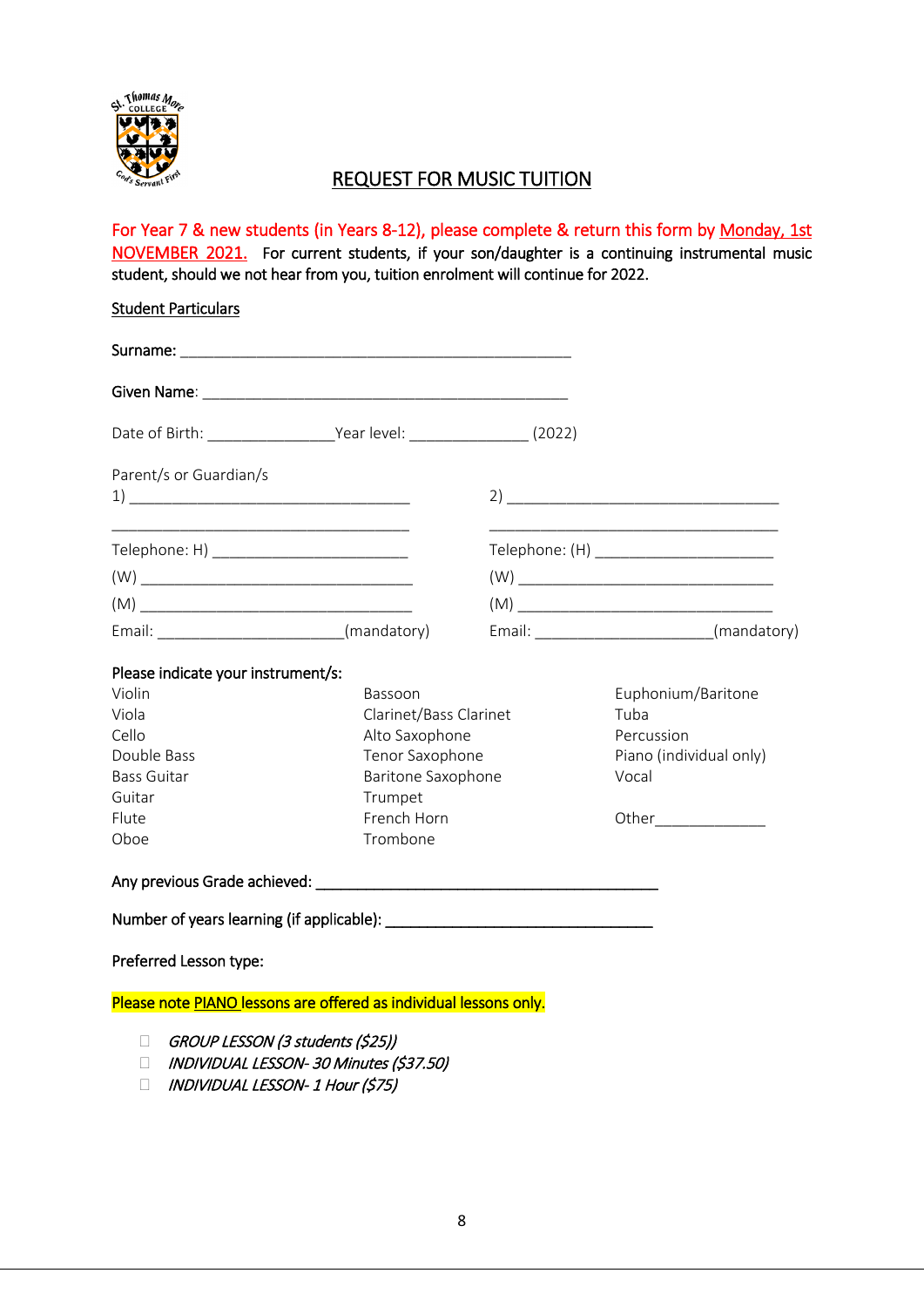## Parent and Student Agreement

For your son/daughter to access the Instrumental Music Program at St Thomas More College, you will need to read and agree with the following guidelines:

Students will receive 32 LESSONS PER YEAR, averaged across each term and billed through the fee system. This means that should a student miss lessons for legitimate reasons they are to be made up over the year.

- By enrolling students in this program you are enrolling your son/daughter in a year-long program, however, you will be charged per term.
- In accordance with Instrumental Music Tutors' Guidelines, missed lessons will not be replaced by a makeup lesson, or the fee for that lesson deducted or refunded, if the missed lesson is the result of the student being absent without reason or forgetting his/her lesson.
- The College will cover the cost of a make-up lesson if a student misses a lesson due to a conflicting College activity and the Instrumental Tutor has been made aware in advance.
- Should the Instrumental Music Tutor be unavailable due to illness or other reason, he/shewill make up that lesson.
- The College is also prepared to facilitate a make-up lesson for students when they have been unable to attend due to a real and unavoidable emergency if contact is made to the College and in a timely manner.
- Students need to arrive on time and be prepared for their lesson.
- SHOULD YOU WISH TO CANCEL YOUR SON OR DAUGHTER'S LESSONS FOR THE NEXT TERM, WRITTEN STATEMENT TO THIS FACT MUST BE SENT TO THE PROGRAM LEADER TWO WEEKS BEFORE THE END OF TERM, BY THE PARENT/GUARDIAN. LESSONS CANNOT BE CANCELLED MID-TERM UNLESS UNDER EXCEPTIONAL CIRCUMSTANCES AND CANNOT BE CANCELLED BY THE STUDENT.

Please sign and date to indicate that you have read and understood the above conditions.

| EMAIL: |
|--------|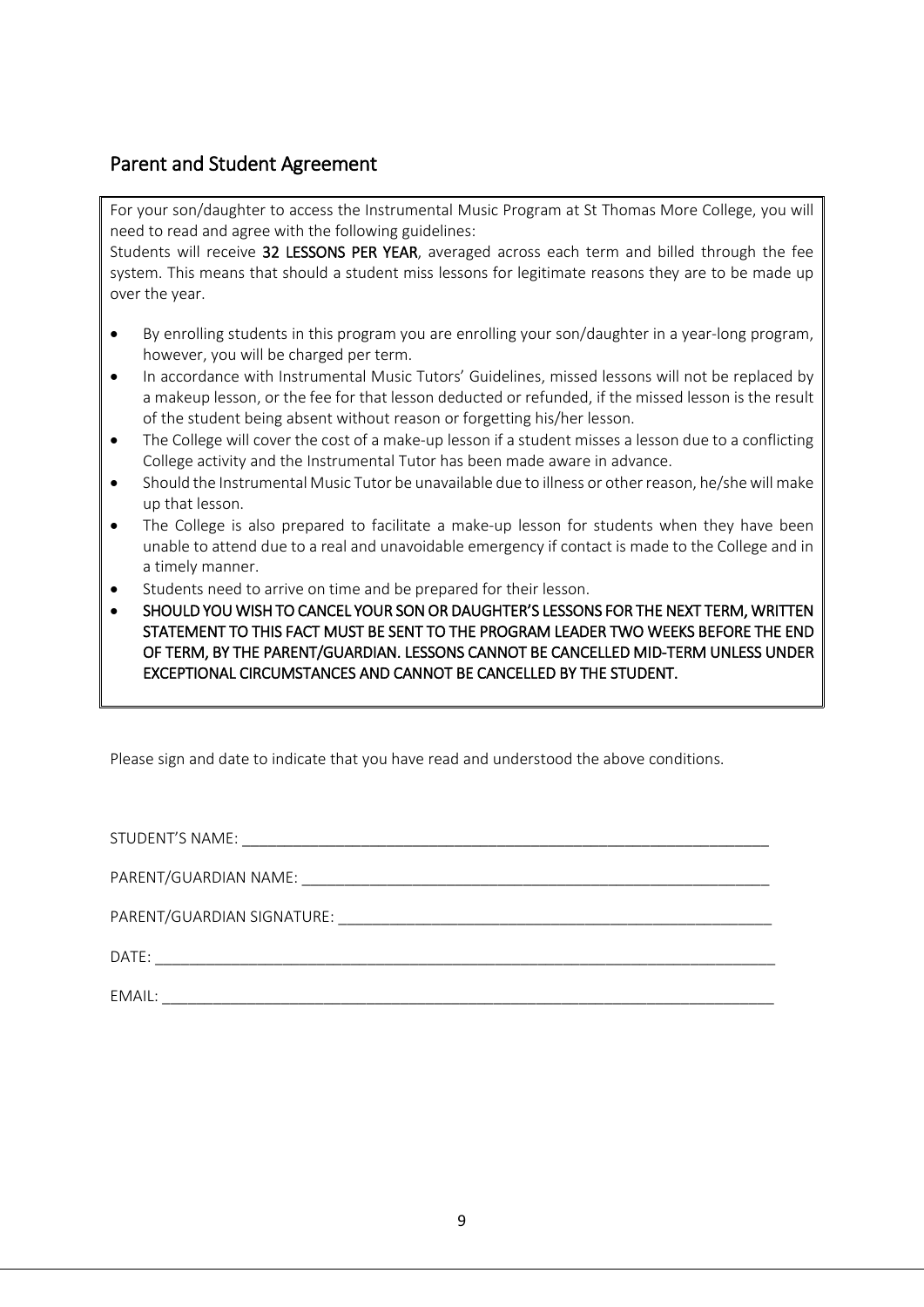

## MUSICAL INSTRUMENT HIRE AGREEMENT

As part of the Instrumental music program, students are able to hire instruments following the procedures set out below, at a cost significantly decreased from the cost of hiring the same quality instruments from a commercial organisation.

| Instrument Type                     | Hire Cost Per Term |  |  |
|-------------------------------------|--------------------|--|--|
| Yanigasowa Tenor Saxophone          | \$110              |  |  |
| Jupiter Tenor Saxophone (new: 2019) | \$110              |  |  |
| Yanigasowa Alto Saxophone           | \$100              |  |  |
| Yamaha Bass Clarinet (new: 2020)    | \$110              |  |  |
| Samuel Shens Double Bass            | \$90               |  |  |
| Crotchets and Quavers Cello/Bow/Bag | \$75               |  |  |
| Yamaha Trumpet                      | \$60               |  |  |
| Yamaha Clarinet                     | \$60               |  |  |
| Yamaha Flute                        | \$60               |  |  |
| Minuet Viola Bow and Case           | \$50               |  |  |
| Minuet Violin Bow and Case          | \$50               |  |  |

Rental is subject to the following terms and conditions:

- 1. The instrument remains the property of St Thomas More College at all times and, as such, is returnable upon demand at any time for inspection, repair, and adjustment or for any other cause.
- 2. The instrument is to be used only by the student to whom it is loaned.
- 3. The instrument is only to be used for school events unless authorisation has been granted.
- 4. Any loss or damage to the instrument is to be immediately reported to the Leader of Instrumental Music.
- 5. Under no circumstances is any person, other than a school-approved repairer, to attempt repairs or adiustments to the instrument.
- 6. Instruments may be retained by students during holiday periods, during which the above conditions apply.
- 7. If, in the opinion of the Leader of Instrumental Music, a student is not complying with the required expectations of the music department, the loan may be terminated.
- 8. Any change to this loan agreement must be made in writing to the Leader of Instrumental Music.
- 9. Students are responsible for supplying their own accessories for the instrument on loan e.g. strings, reeds, valve oil, cleaning cloths, etc.

#### I HAVE READ AND UNDERSTOOD THE ST THOMAS MORE COLLEGE INSTRUMENTAL HIRE PROGRAM AGREEMENT FOR 2022 AND AGREE TO ITS CONDITIONS. I AUTHORISE FOR THIS FEE TO BE ADDED TO MY TERM ACCOUNT. I AGREE TO PAY THE ACCOUNT IMMEDIATELY UPON RECEIPT OF THE FEE ACCOUNT STATEMENT.

| (Office use only) |                    |
|-------------------|--------------------|
| Type:             | Brand:             |
| Serial Number:    | Instrument Number: |
| Condition:        |                    |
|                   |                    |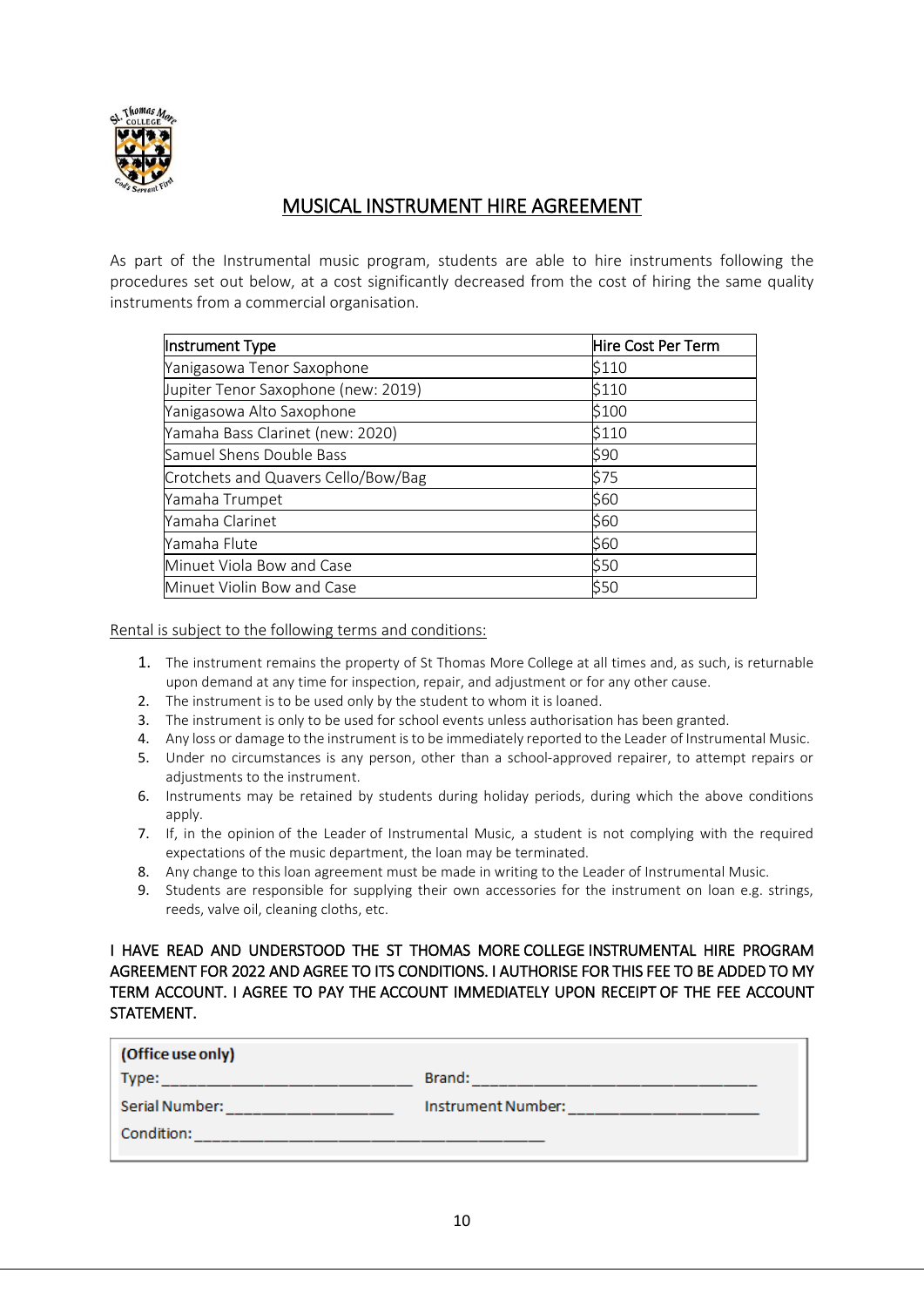TERM FEE: \_\_\_\_\_\_\_\_\_\_\_\_\_\_\_\_\_\_\_ Date of Purchase: Term: \_\_\_\_\_\_\_; Year: 2022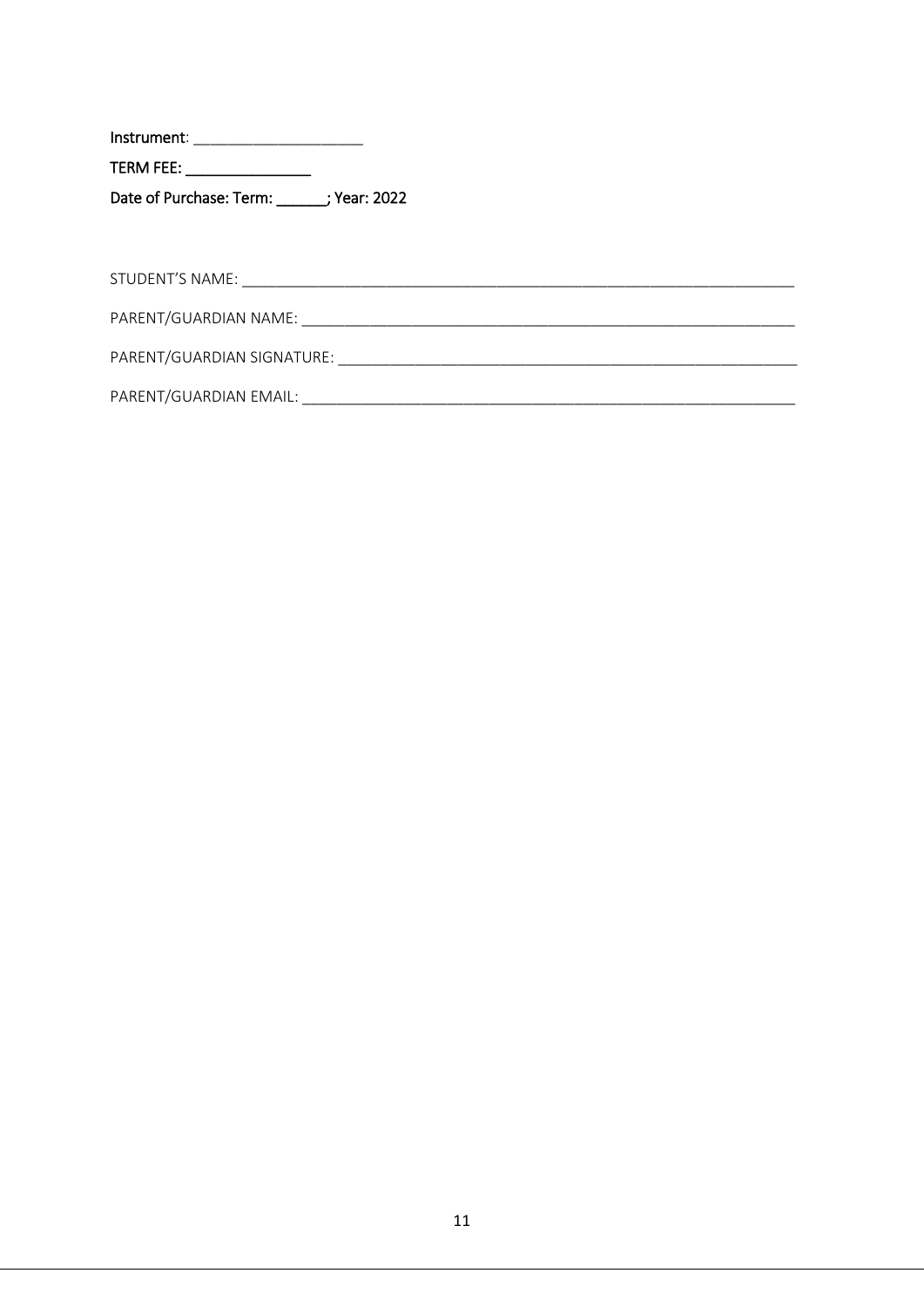

# ST THOMAS MORE COLLEGE

# INSTRUMENTAL MUSIC SCHOLARSHIP AUDITION REGISTRATION FORM

| will be held in week 10 of Term 2, 2022) | (Students will be notified regarding audition dates and times via email. Incoming Year 7 student auditions |  |
|------------------------------------------|------------------------------------------------------------------------------------------------------------|--|
|                                          |                                                                                                            |  |
|                                          |                                                                                                            |  |
|                                          |                                                                                                            |  |
|                                          |                                                                                                            |  |
| Please circle your level of experience:  |                                                                                                            |  |
| <b>INTERMEDIATE</b>                      | <b>ADVANCED</b>                                                                                            |  |
| <b>Audition Information</b>              |                                                                                                            |  |
| Please submit two different pieces.      |                                                                                                            |  |
|                                          |                                                                                                            |  |
|                                          |                                                                                                            |  |
|                                          |                                                                                                            |  |
|                                          |                                                                                                            |  |
|                                          | Please state any experience or achieved levels that you may have had within an Instrumental program:       |  |
|                                          |                                                                                                            |  |
|                                          |                                                                                                            |  |
|                                          |                                                                                                            |  |
|                                          |                                                                                                            |  |
|                                          |                                                                                                            |  |

In 20-50 words, please state what you would like to achieve in this program:

\_\_\_\_\_\_\_\_\_\_\_\_\_\_\_\_\_\_\_\_\_\_\_\_\_\_\_\_\_\_\_\_\_\_\_\_\_\_\_\_\_\_\_\_\_\_\_\_\_\_\_\_\_\_\_\_\_\_\_\_\_\_\_\_\_\_\_\_\_\_\_\_\_\_\_\_\_\_\_\_\_\_

\_\_\_\_\_\_\_\_\_\_\_\_\_\_\_\_\_\_\_\_\_\_\_\_\_\_\_\_\_\_\_\_\_\_\_\_\_\_\_\_\_\_\_\_\_\_\_\_\_\_\_\_\_\_\_\_\_\_\_\_\_\_\_\_\_\_\_\_\_\_\_\_\_\_\_\_\_\_\_\_\_\_

\_\_\_\_\_\_\_\_\_\_\_\_\_\_\_\_\_\_\_\_\_\_\_\_\_\_\_\_\_\_\_\_\_\_\_\_\_\_\_\_\_\_\_\_\_\_\_\_\_\_\_\_\_\_\_\_\_\_\_\_\_\_\_\_\_\_\_\_\_\_\_\_\_\_\_\_\_\_\_\_\_\_